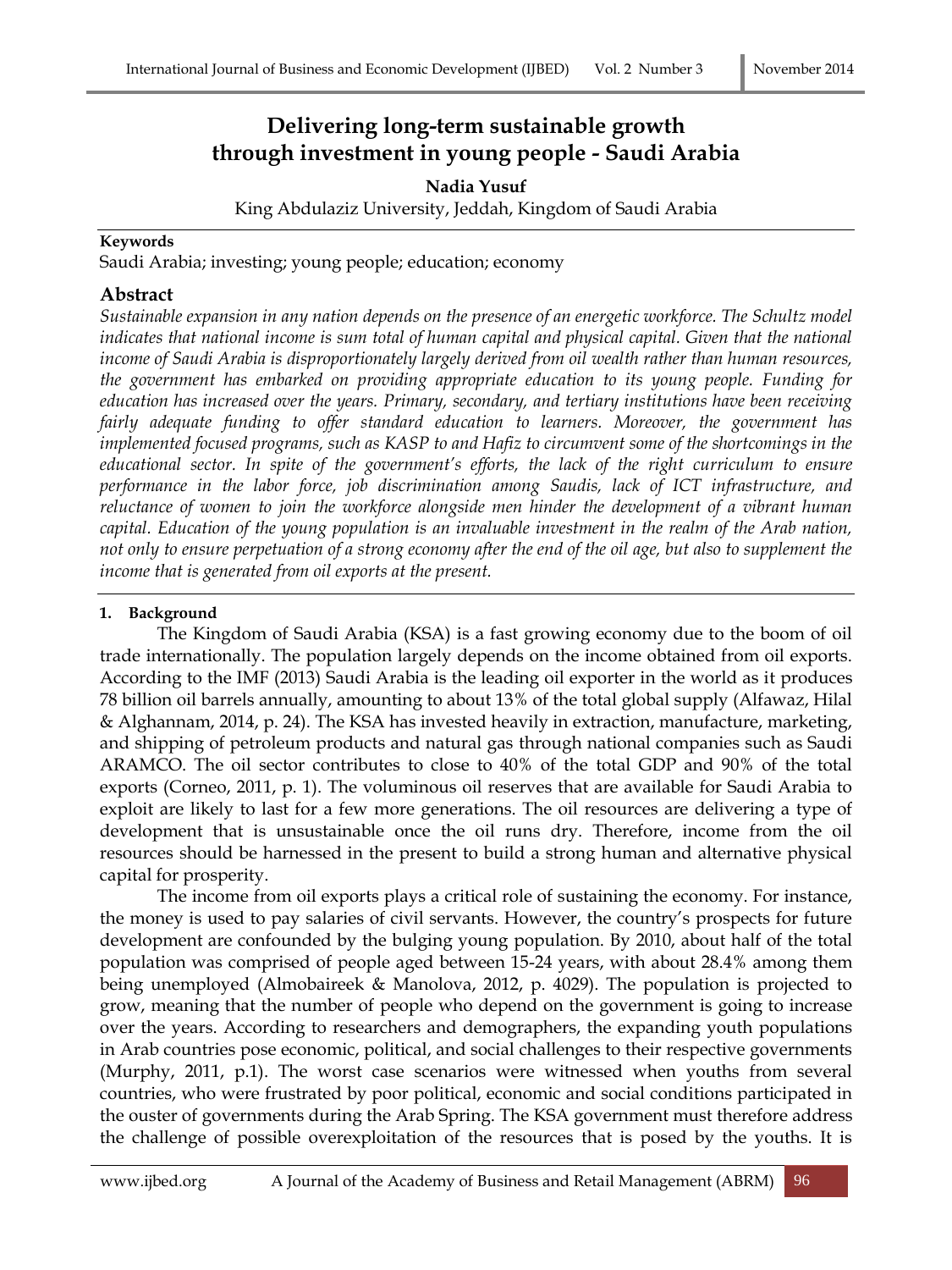certain that the revenues obtained from oil exports will be inadequate in the future, probably tempting the government to accelerate the rate of extracting oil. In any case, with oil being unsustainable natural resource in the long-run, the vast oil deposits that Saudi Arabia thrives on presently are expected to wane gradually, leading to a complete slowdown in the economy. This will certainly be the consequence if the country does not prudently invest on the young people to deliver sustainable growth in the long-run. Saudi Arabia is bedeviled by various challenges that derail the probability of having prosperity delivered by the young people. These challenges are: high unemployment rates among the young people, overdependence on foreign workers, and disparity between the Saudi curriculum and the needs of the global market (Alfawaz, et al., 2014, p. 25). Understanding of how the dependence on natural resources and foreign workers came to be in the nation is critical to the quest for a solution.

Apparently, when the oil boom occurred in the 1970's and 1980's, there was lack of well educated workforce to take on jobs that came up in the expanding economy, forcing the government to recruit highly qualified foreign workers (Alfawaz, et al., 2014, p. 25). Over the years, in spite of high number of Saudi students graduating from institutions of higher learning, the problem of reliance on foreign workers in the oil driven economy has remained highly persistent. By 2000, a mismatch of the education of fresh graduates and the needs in the nation's workforce was cited as the cause of the continued recruitment of foreign workers (Alfawaz, et al., 2014, p. 25). It follows that what delays the transition of the nation from dependence on oil is not lack of education, but rather the unfocused nature of the education. To counter the challenges associated with dependence on oil and the attendant inactivity of the Saudi population in economic matters, well focused education is seen as the most appropriate solution. This type of education is a critical factor to make the young Saudi population into a dependable human resource in the future. Human resource, which is the basic component of any enterprise, is considered as the most precious wealth as it is normally involved directly in the process of nation building and in commercial and non-commercial activities (Qureshi, 2014, p. 144). The role of an educated population in promoting faster economic growth is well known.

The link between education and national development has been clearly seen since the beginning of mass schooling (Wiseman, Sadaawi & Alromi, 2008, p. 1). Indeed, the financial reports and fiscal budget reports of the KSA indicate that education is the alternative which can deliver a stable economy (Alfawaz, et al., 2014, p. 25). With education, the young generation will be the backbone of the economy in the future. The part played by education in facilitating the economical development of the KSA can be justified using the theoretical model developed by Schultz in 1961 and which is accepted among members of the scholarly community up to the present day. Under Schultz's model Y=KHL, where national income Y, is a sum of physical capital K, human capital H, and Labor L (Rizvi, 2014, p. 10). Figure 1 below illustrates the relationship between education and growth.



Source: Rizvi (2014)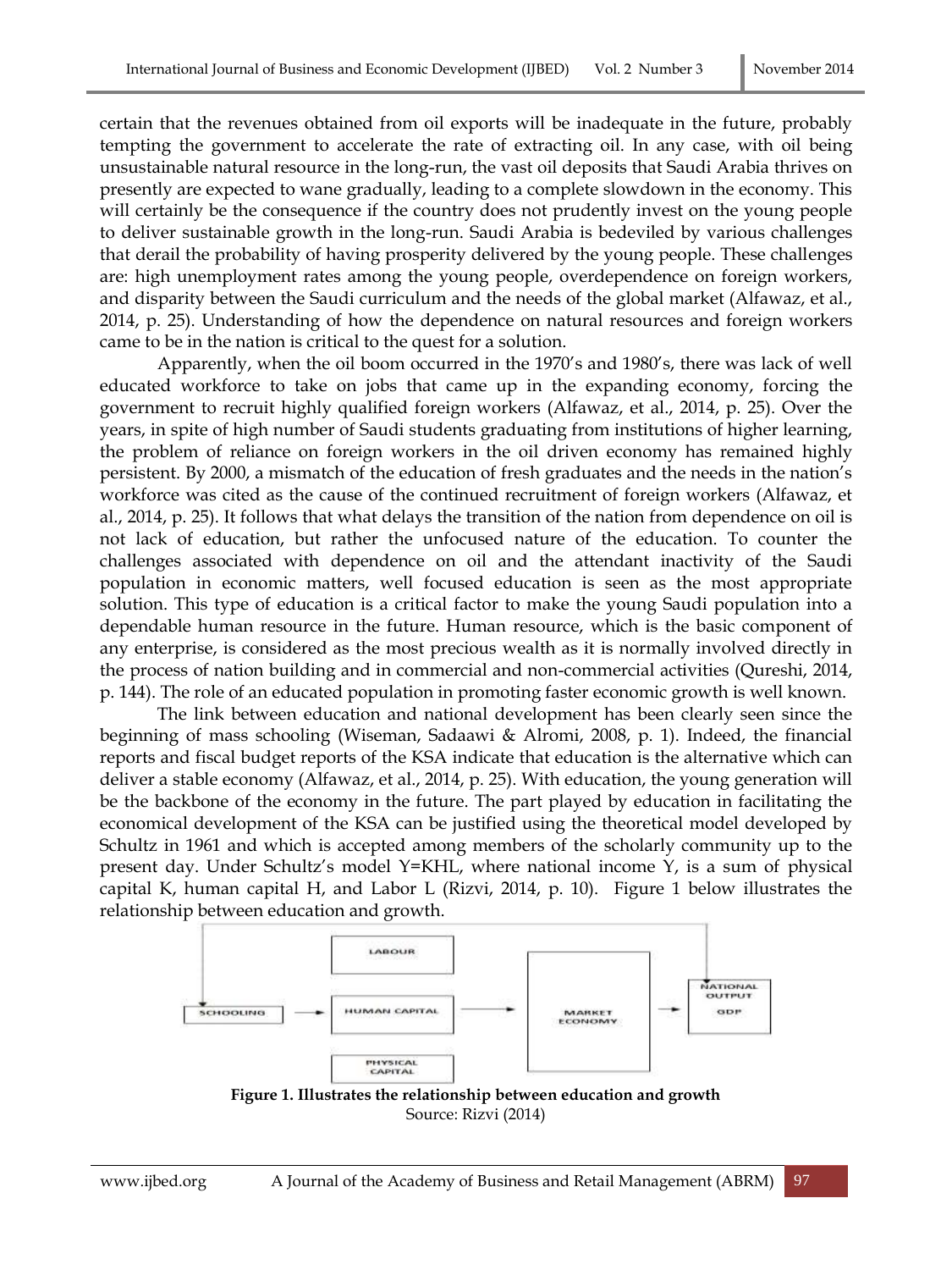The desire to improve education is captured in the millennium development goals (MDGs) that the Arab nation pledged to achieve in the year 2000. Two of the targets that the country set to achieve under the MDGs were to achieve an all inclusive primary education, where the target is to offer complete full course primary education to all boys and girls across the nation by 2015, and to promote equality of the genders and empower women by eliminating gender inconsistency in education at primary and secondary levels by 2005, and at all education levels before 2015 (AlMunajjed, 2009, p. 2). To attain the targets of the MDGs, the country has been including plans for educational expansion in its five year development plans. Trends of development in highly educated societies have encouraged the KSA administrators to invest more in the education sector. In the wider gulf region, investment in education and educated workforce has resulted in direct increase on GDP growth (Rizvi, 2014, p. 14). The general economy is bound to get better as the years go by.

### **2. Investment in the Educational Sector**

Saudi Arabia's government has recognized the need to educate the young generation properly for the sake of future economic prosperity. In the fiscal year ended 2012, the government allocated 24% of its total budget expenditure to education, with an aim of increasing the number of highly educated citizens to support a future knowledge-based Saudi economy and to support penetration in to the private sector through the Saudiasation replacement program (Alfawaz, et al., 2014, p. 27). The government is fairly optimistic in its quest to oversee the transformation from a laid back population to a highly active society. A knowledge-based society is characterized by reliance on science and technology education, technological innovation, and scientific research, in place of reliance on traditional drivers of economic growth (Baqutayan, 2011, p. 166). The government relentlessly spent increased amounts of money on education in the last decade. As per figure 2 below, the allocation to the education sector rose consistently from12.5 billion in 2002 to 32.5 billion US dollars in 2009 (AlMunajjed, 2009, p. 3).



**Figure 2. Government Expenditure on Education, 2002-2009.** Source: Ministry of Education

The contribution of oil in the establishment of education facilities to support stable human capital hence the long-term prosperity of Saudi Arabia cannot be underestimated. Between 1997 and 2007, every one dollar increase in oil revenue was accompanied by about 8 cents increase of the funds spent on education (Khatib, 2011, p. 75). The significant increment in spending on education shows that the government clearly prioritizes education, especially since 2000. Prior to 2000, there were observations that the government concentrated on funding other areas, such as reinvestment in oil production and defense, while obviously ignoring the education sector (Khatib, 2011, p. 74). The government wishes to continue the trend by allocating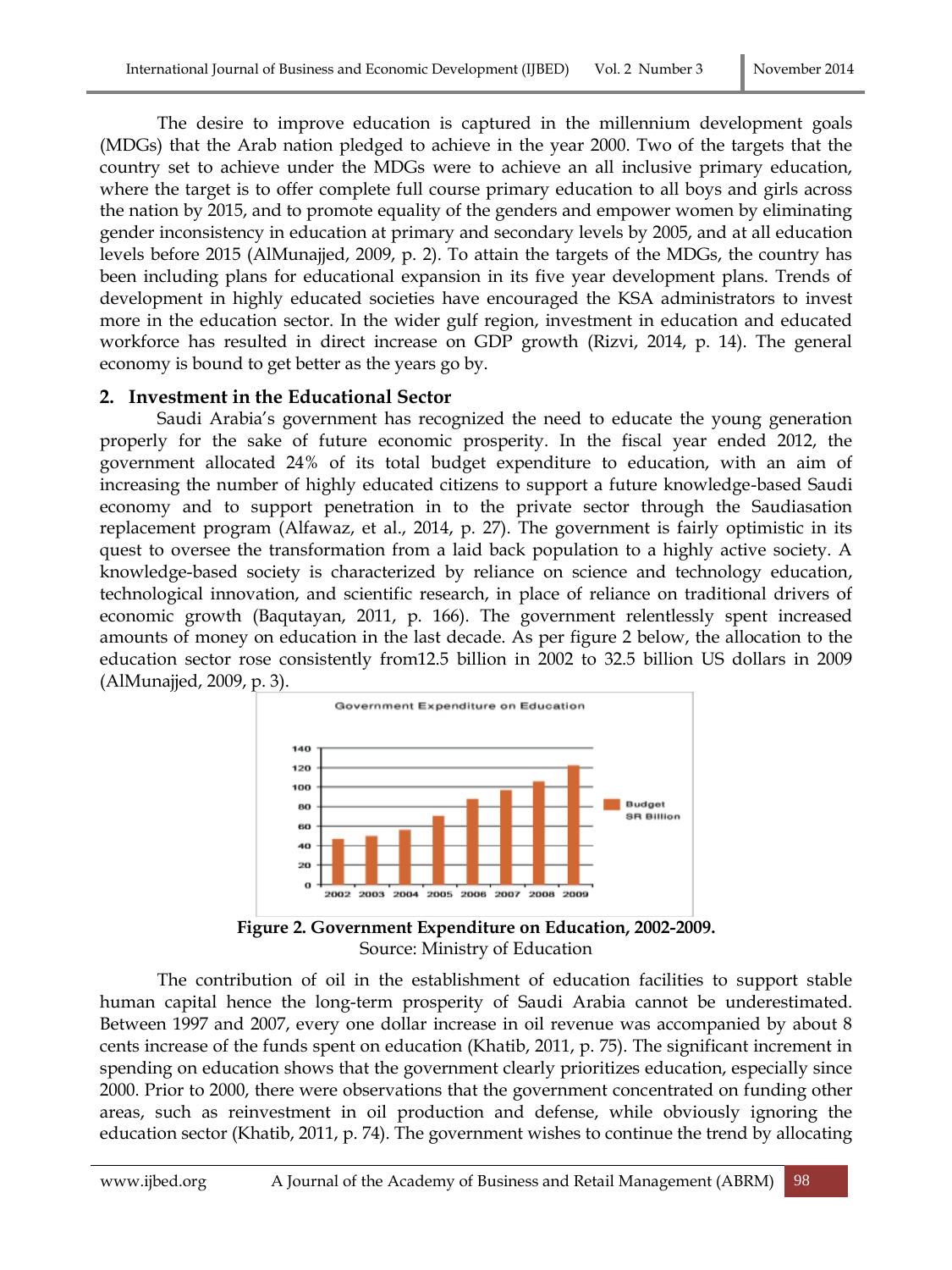more resources to the educational sector. In 2014, the US\$ 56 billion was set aside for education and training, representing 25% of the total budget (U.S.-Saudi Arabian Business Council, 2014).

The government undertakes to provide the Ministry of Education with the necessary resources to provide quality education across the country. A lot of expansion of schools has happened in country to provide universal education as per the MDGs. Caution must be exercised not to sacrifice quality as the quantifiable expansion is made. Essentially, the ministry has a responsibility of building new schools while maintaining old ones, developing and providing curricula, introducing training programs to serving teachers, and offering special education for students with disabilities (Alquraini, 2010, p. 140). Some of the pertinent areas where interventions to improve quality can be made are curriculum development, teacher training and special education. The system of education is meant to produce graduates who are authentic citizens and as well capable to enhance the economy. In general, the education is intended satisfy the society's needs while also promoting its cultural values, ideology and beliefs (Wiseman, Sadaawi & Alromi, 2008, p.3). As a result, the invaluable cultural heritage of the Saudi people is not at all compromised in the course of the education provided.

The gradual improvements in the educational sector are suitable for realistic GDP increase in the long-run. In a study on the growth of non-oil GDP in KSA, Joharji and Starr discovered that recurrent expenditure in growth promoting projects, alongside provision of managerial incentives, promotes returns on public investment (2010, p. 13). Better education clearly increases the non-oil productive capacity in the country. Funds are allocated to improving the existent educational facilities each fiscal year according to manageable growth projections, meaning that the viability of the economy is not compromised at all.

In line with the need to promote prosperity through education, the government has sponsored the King Abdulla overseas scholarship Program (KASP). The program, which was started in 2005, is used to sponsor qualified Saudi students to study for a bachelor, master, or PHD degrees and medical fellowships in the best universities in the world (Alfawaz, et al., 2014, p. 27). Students are sponsored to pursue degree courses that fall in line with the current needs in the Saudi Arabia workforce. Accordingly, some of the disciplines available under the sponsorship programs are medicine, engineering, computer science, law, e-commerce, and pure sciences. Under this program, beneficiaries are obligated to return to Saudi Arabia upon completion of studies, but they are free to choose either to work in the public of the private sector (Alfawaz, et al., 2014, p. 29). Effective engagement of well trained manpower in either sector within the nation is beneficial to the economy. The government earns a lot of revenue through taxation of private companies. Moreover, given its limited employment slots, the government encourages the KASP students join the private firms. KASP basically produces many graduates who can replace the foreign workers in the private and public sector.

The government has been facilitating students by funding other supplementary programs such as Hafiz and the Nitaqat (Saudiasation) programs, which promote the probability of employment of the graduates. Under the Hafiz program, young and unemployed Saudis are given a monthly stipend of \$600 on the condition that they are searching for work and/or they are involved in training courses for a period of one year (Alfawaz, et al., 2014, p. 29). The training courses that are offered under this program are aimed at correcting the mismatch between the Saudi courses and the job market. The training program comes in handy in equipping the graduates with practical skills that are required by employers. Nonetheless, the financial assistance while searching for a job encourages the graduates to intensively search for work in the year it is offered. Another praiseworthy initiative by the Saudi government at the university level has been the preparatory year before entrance to university. Students who enroll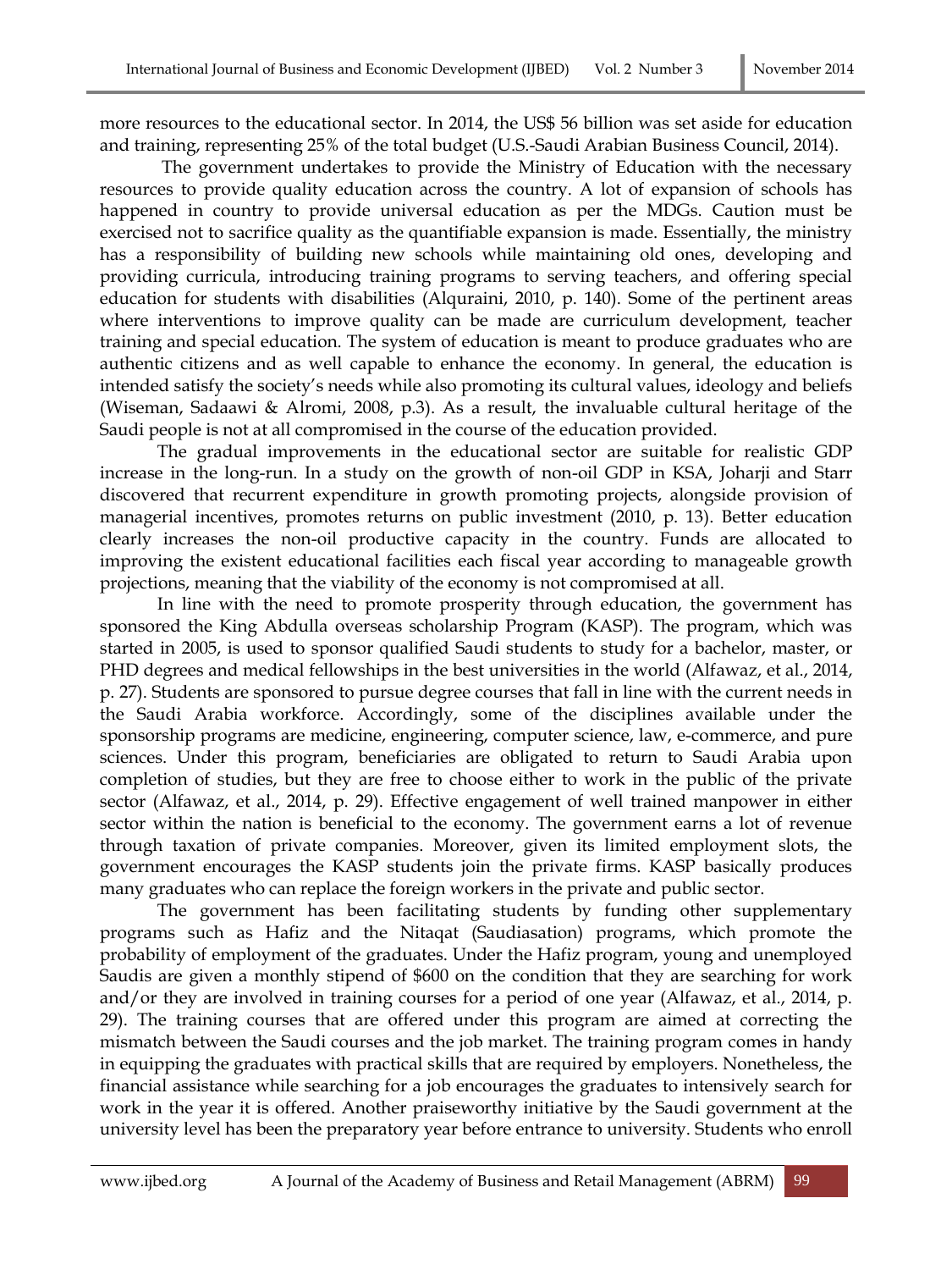in this preparatory year undergo intensive training in courses such as mathematics, English, communication and computer sciences (AlMunajjed, 2009, p. 20).

The reforms being introduced should cover all levels of education, beginning with the lower ones, where the foundation of educational achievement is laid. Much emphasis seems to have been made in institutions of higher learning, while assuming lower level education is appropriate. A Trends in International Mathematics and Science Study (TIMSS) that was conducted in 2003, among primary and secondary schools indicated that Saudi Arabia lags behind compared to other nations, highlighting the need for political, financial, and policy interventions as has happened in higher education (Wiseman, Sadaawi & Alromi, 2008, p.10).

## **3. Education that Fosters Employability**

From an early age, the population should be prepared to take on jobs that are meaningful to the Saudi society. By making appropriate changes in the educational system, students should be able to pursue courses that are work-integrated in vocational centers, colleges and universities. A work-integrated model, which focuses on individual and contextual factors that are critical in developing experience and translating it to immediate results of work-based knowledge, attitudes, skills, and motivation, as well as further outcomes like performance is very effective (Alfawaz, et al., 2014, p. 33). Education that is guided by what is expected in the job market can save the nation the costs it suffers while offering extra training to make graduates suitable for the job market. For instance, with the right training, Saudi Arabia citizens can exploit the tourism industry and aid in the nation's development. There have been efforts to provide training for young people intending to work in the tourism industry, especially through university degree programs and vocational training courses (Tayeh & Mustafa, 2011, p. 80). Any outdated courses should be scrapped from the curriculum of higher education institutions.

Higher education institutions are under pressure to operate within an updated system, which is in line with contemporary changes and trends, to play a critical role in sustainable creation of a knowledge society, and to achieve proper partnership with the society (Issa & Siddiek, 2012, 146). The relevance of the educational institutions depends highly on offering superior education to students. The students should also be encouraged to take science and technology subjects to meet the increasing demand. In spite of increased enrolment in universities in Saudi Arabia, there has been bias against science and technology subjects, with only 9% of graduates in the country having specialized in these areas in 2004 (Corneo, 2011, p. 5). Training in the elite institutions should surely be demand driven.

Higher education institutions should take the initiative of researching on what they need to produce graduates who can be directly employed. This should be seen as an exercise of helping them gain the capacity required to build a robust economy. Educators probably know what courses should be added to the curricula but they are reluctant to include them. In a study conducted on the wider Arab world, it was discovered that 65% of graduates from public and private universities who got employed had taken extra courses to learn specific skills in the course of the final year or after completion to be able to get a suitable job (Issa & Siddiek, 2012, p. 149). Clearly, the educators cannot be unaware of what extra courses these students had to undertake to get employed. Policymakers in the institutions have a responsibility of ensuring that the students are well prepared by the time they graduate, or alternatively offer apprenticeship programs where appropriate. Some positive efforts to offer experience have been undertaken for KASP students. In a program run by the Saudi embassy in the U.S., graduates from the KASP program are trained in large American companies for two years (Alfawaz, et al., 2014, p. 33). By doing this, the learning institutions shall effectively spent the money that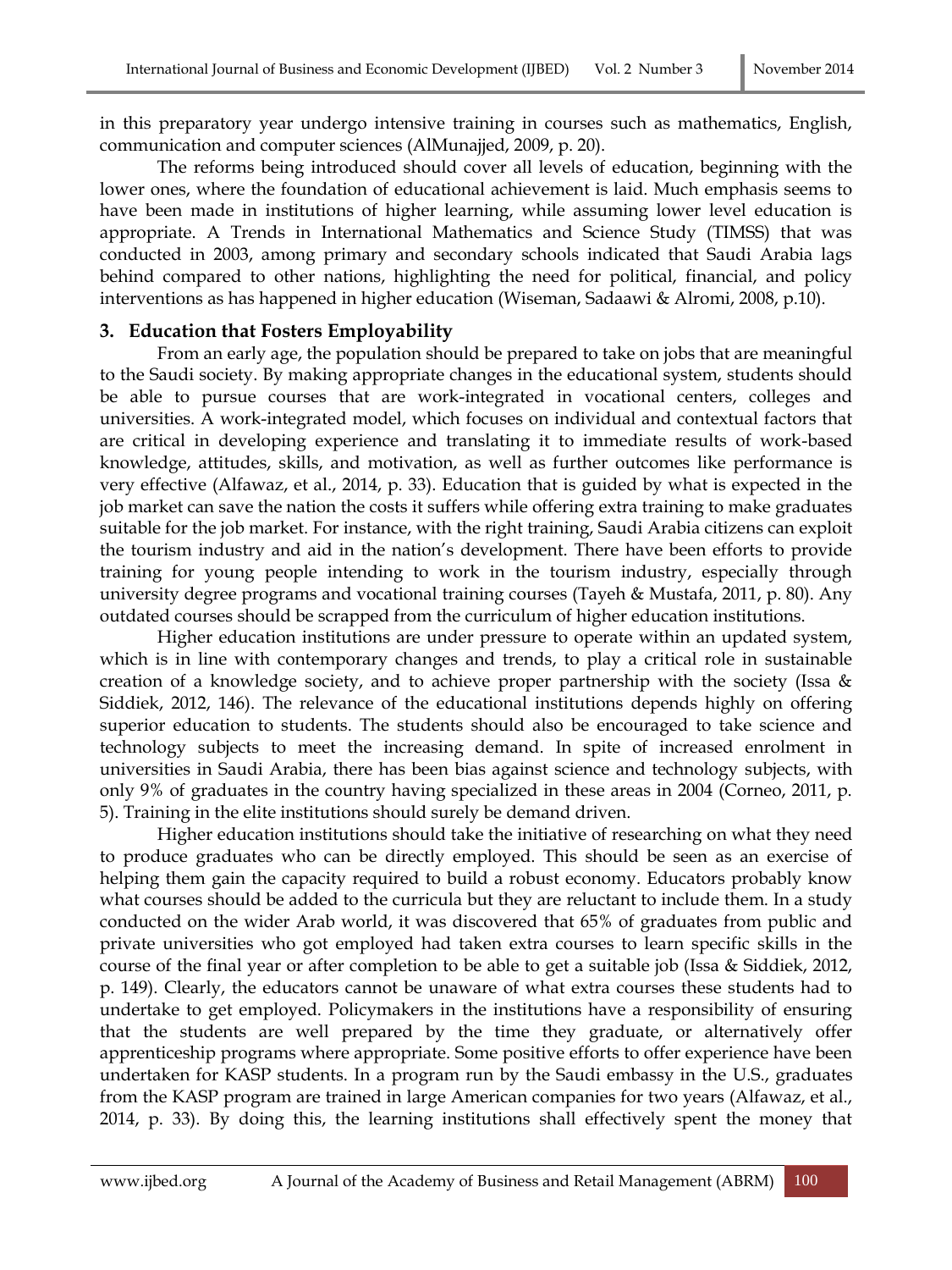government allocates to them on an annual basis. There is no need to produce out cohorts of illtrained graduates year after year, only to have them rejected by employers.

# **4. Investment in ICT**

Across the globe, Information Communication and Technology (ICT) is a field which has undergone rapid progress in keeping with unprecedented technological innovations. ICT is clearly the avenue through which nations all over the world will attain development cost effectively. In particular, developing nations such as Saudi Arabia need to adopt ICT now to attain the desired level of development in the coming years. Besides being the pillar upon which the anticipated knowledge-based economy will be based, ICT will be crucial in ensuring that the needs of the growing population are sufficiently met (Al-Maliki, 2013, 4). Apparently, people can utilize technology to perform tasks easily and get more income. This is the kind of leveraging that is appropriate and which will certainly define the technology age in the developing nations.

The government of Saudi Arabia is focused on developing the ICT capacity in the nation by training students and installing the necessary infrastructure. The Saudi government does this by making investments in IT systems and telecommunications and by offering degrees in the field in Universities. For example, King Saud University, King Abdulaziz University, and King Fahad University of Petroleum and Minerals offer degrees in computer science, computer engineering, and information systems, among other related specializations (Al-Maliki, 2013, p. 3). There are a lot of gains that are accrued from ICT. The use of ICT helps firms cut down on expenses, increase productivity, and increase efficiency, leading to improved economic growth, while also causing positive ripple effects such as reduction of transaction costs, high productivity among knowledge workers, and increased rate of innovation (Al-Maliki, 2013, 2).

However, the general transition to science and technology education in Saudi Arabia has been a slow process that is derailed various barriers. Obstacles that have been identified are inadequacy of instructions, lack of adequate computer systems, financial limitations, untrained personnel, conflicting purchase decisions, and lack of support from institution administrators (Baqutayan, 2011, p. 167). These hindrances are acutely felt at the primary and secondary school levels, where information technology is not treated as a priority. Even at the level of universities, the availability and use of ICT is not adequate. The institutions have evidently not aligned themselves to the need to adapt the new technologies. According to Issa and Siddiek, the institutions for higher learning in Saudi Arabia have not attained the status of being incubators for technologists and scientific researchers to make technological and scientific changes (2012 p. 146). The extant lack of preparedness in the institutions should be addressed urgently so that all the students learn in them get tech savvy.

ICT mastery among the young generation should be promoted through educational avenues. The government should increasingly integrate ICT into modern educational programs and plans as well as by enhancing the capability and capacity of institutions of higher learning to develop first-rate science and technology courses (Al-Maliki, 2013, 13). Facilitation by the Ministry of Education will play a significant role in the quest for a generation that is well versed with technology. Students should access adequately equipped science and technology classrooms and laboratories, while their teachers should be technologically literate (Baqutayan, 2011, p. 169). Implementation of ICT plans means that the young people of Saudi Arabia will be transformed from being a sloppy lot to a highly productive workforce.

Labor force that is well versed with the skills that are necessary to innovate new technologies or to effectively use technologies developed elsewhere is critical for economic growth. Evidently, a population that has command of ICT is capable of creating or at least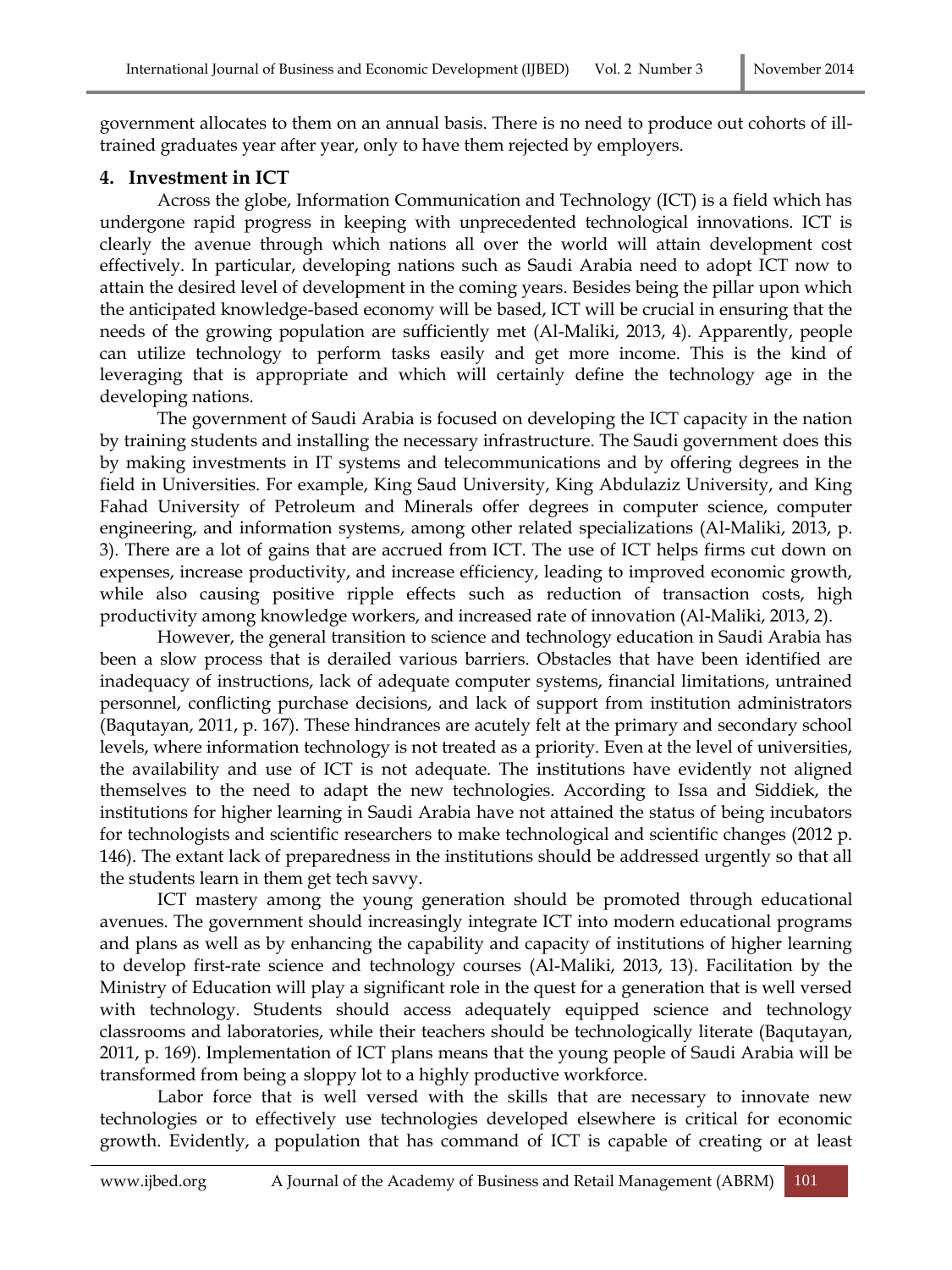utilizing technologies for the optimum performance of the economy. In general, technological innovations that are facilitated by education improve the quality of human capital available for the nation. There is a chain of economic benefits derived from ICT education since technology savvy workers are not only productive but they create tools or systems that facilitate the effectiveness of other tasks. While investing in infrastructure leads to growth due to increase in the quantity of the production factors, investment in education leads to marginal improvement in the productivity of human capital (Joharji & Starr, 2010, p. 3).

# **5. Driving Attitude Change among Young People**

There is need for the government to intervene to instill the right attitude among the Saudi youths about the right work ethic. The relatively high unemployment rate in the nation is not caused by lack of employment opportunities rather it is due to the choosy nature of the population in the area of employment. Saudis prefer to work in the education sector or in administrative positions, especially in the private sector, despite the efforts the government has been making to ensure that they get employment in the private companies (Alfawaz, et al., 2014, p. 26). Notably, since 2000, the government has been implementing a concept referred to as Nitaqat or "Saudiasation", which is primarily aimed at replacing the foreign workforce with Saudi workforce in all places of work. Under Nitaqat, the government has imposed employment quotas for citizens in private companies to ensure the young people get employment, while reducing the dependence on foreigners, through a strategy of inducements and punishments (Ramady, 2013, p. 1). However, young Saudis do not take the thousands of opportunities that are available in the private sector, as they prefer white collar jobs in the public sector (Alfawaz, et al., 2014, p. 26). The majority of the jobs that are left vacant due to the reduction of foreign workers, such as waiters, transport operators, and cashiers, are deemed to be socially demeaning by many Saudis (Ramady, 2013, p. 2). Generally, Saudis believe that private sector jobs are demeaning due to the lower prestige and social status, less stability, job insecurity, higher productivity demand in comparison with the public sector. The Saudi population notably eschews jobs that do not have status, while they cannot perform in some professions like IT due to lack of required skills. For instance, only 20% of the employees in the tourism industry are Saudis, who are majorly employed in managerial and clerical positions, while professional positions, like consulting, accounting, legal personnel, and information technology, as well as the positions of supervisors and service staff are occupied by non-Saudis (Tayeh & Mustafa, 2011, p. 82).

Notably, the reluctance of the young Saudis to work for the private sector employers is an adverse effect of the government policy which privileges nationals in the labor market. The government for a long time has guaranteed public sector positions for its citizens, something which makes the young Saudis think that having a higher living standard than foreigners is an inalienable right, while taking the government to be a universal benefactor of the citizens (Ramady, 2013, p. 4). Internalizing the attitude that the government is responsible for one's welfare is detrimental to initiative taking. In an attempt to correct the mindset of depending on the government, the authorities are currently popularizing a new policy that citizens will get employed on merit, based on education, skill, and productivity (Ramady, 2013, p. 4).

The negative work ethic plays a critical role in jeopardizing the likelihood of transforming Saudi Arabia from dependence on oil to a knowledge-based economy. Saudi graduates linger in unemployment due to their high expectations, whereby they prefer to work for the big companies such as Saudi ARAMCO, while dismissing other medium or small firms and as well rejecting offers for jobs that are below the level of management (Alfawaz, et al., 2014, p. 31). Moreover, the KASP strategy seems to augment rather than reverse the negative opinion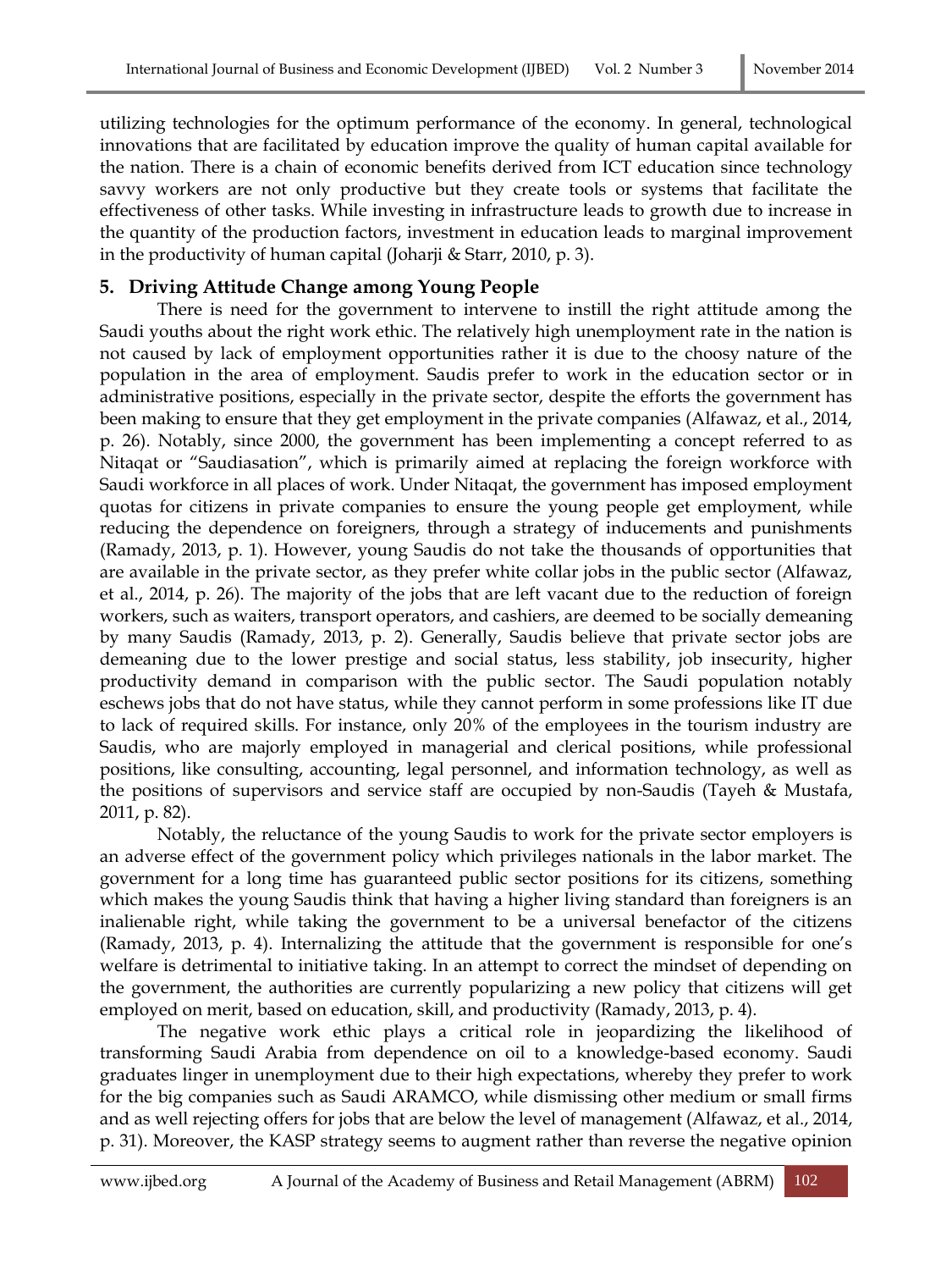that the Saudis have towards employment in the private sector. Although 70% of KASP graduates prefer private sector jobs, they do so because of the high remunerations compared to what they are offered by the government at entry positions (Alfawaz, et al., 2014, p. 35). They prefer to remain jobless than to work for the private sector for less than what the government can offer.

# **6. Promoting Entrepreneurship**

With proper facilitation through empowerment and motivation, the young people in the KSA can spearhead the development in the future, and ultimately relieve the government the burden of catering for unemployed young people. Entrepreneurship endeavors among university students can be instrumental in alleviating unemployment and by creating many job opportunities in the industry and service sectors (Almobaireek & Manolova, 2012, p. 4029). There are certain attitudes that the authorities should endeavor to nurture among the young people to get the youths more involved in entrepreneurship. In a study on the effect of desirability, feasibility, and social support on the intentions to become entrepreneurs among Saudi university youth, Almobaireek and Manolova discovered that perceived desirability and feasibility are positive correlated to entrepreneurial objectives, while social support did not have any significant impact (2012, p. 4037).

The government should continue in its efforts of empowering scholars in the institutions of higher learning to embrace entrepreneurship through training and by introducing targeted training towards this end. Since students who had been trained to start an enterprise were two times more likely to express entrepreneurial intentions compared to those who had not received such training, it is incumbent for the government through the Ministry of Education to introduce targeted entrepreneurship schemes, internships, and other initiatives that yield practicable experience, besides establishing wide ranging public-private collaboration in university research and the formation of business incubators (Almobaireek & Manolova, 2012, p. 4039). The resultant private enterprises would further create employment opportunities and foster more change of attitudes.

### **7. Creating Equal Opportunities for Women**

There has been significant but inadequate progress in the area of empowering women to participate in the economy at the same level with men. The initiative to promote gender equality within government was demonstrated when it consented to the convention for elimination of discrimination against women (CEDAW) in September 2000 (AlMunajjed, 2009, p. 4). The effort towards gender equality is reflected in the almost equal enrolment of boys and girls in schools as evident in figure 3 below.



Figure 3. Enrolment of boys and girls in schools.

Source: Ministry of Education

However, in spite of the laudable initiatives that the government has taken to ensure that girls are educated, there are still many constraints that hinder the transformation of the female students to productive workforce. Intransigent local customs, beliefs, and principles arising from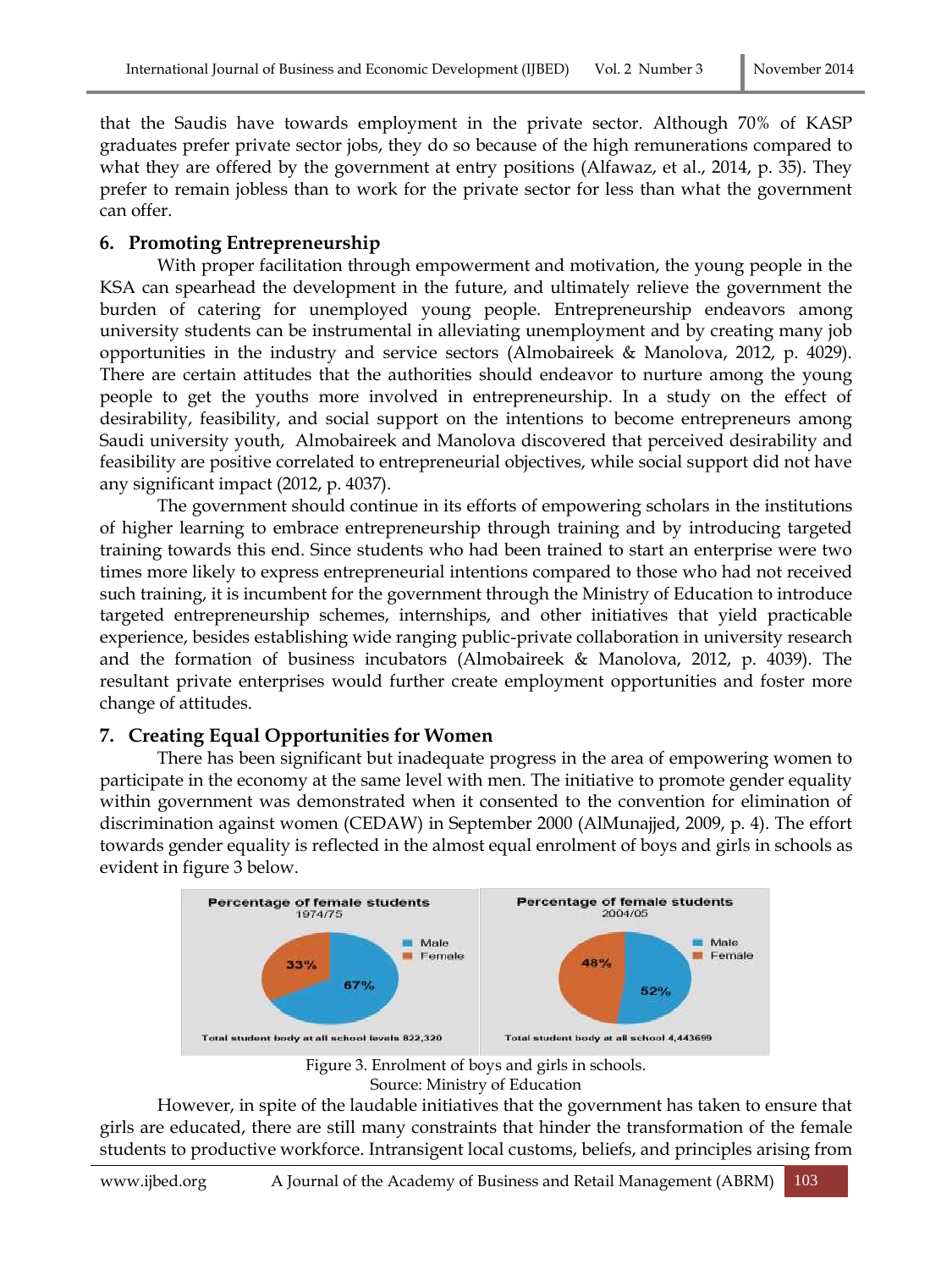the patriarchal social system exert a lot of influence in the lives of female students, undoing their chances to join and remain in school (AlMunajjed, 2009, p. 8). In addition, experts seem to concur that there are many shortcomings in the education offered to girls in Saudi Arabia in relation to the requirements of the workplace. It follows that the government has over the years been investing heavily on the public education system, but without significant increase in the productivity of women in the workforce (AlMunajjed, 2009, p. 1). Most of the gains of educational investment in the nation today are felt in the social realm, where fertility and mortality rates have dropped, and in other areas such as health and nutrition. The demand for the productive involvement of women in the society can be overcome through providing girls with quality education, with specific specializations and skills as desired in the market.

The problem of women unemployment is a threat to the future development of Saudi Arabia. Apparently, over 70 percent of the unemployed Saudi women are bachelor degree holders (Alfawaz, et al., 2014, p. 27). This implies that there is need to find ways through which graduating female students can be absorbed in the labor market. The Hafiz program is a strategy that the government has adopted with a view of increasing the number of women who get employed. Remarkably, 80% of the citizens who are registered under the Hafiz program are female, particularly those who have high school and bachelor degrees (Alfawaz, et al., 2014, p. 29). The government has also extended affirmative action to women in the province of employment. The government stipulated that a third of all its jobs will be reserved for women beginning from the year 2007 (Qureshi, 2014, p. 150).

Past research has indicated that there are lesser intentions among women, compared to men, to get involved in entrepreneurial ventures. For instance, Almobaireek and Manolova, in a study conducted using the theory of planed behavior and the social learning theory found out that women majorly confine themselves to the traditional roles of marriage and motherhood responsibilities, while remaining invisible to the outside world (2012, p. 4038). This is evident by taking a random look at the statistics. By 2005, women owned only about 30% of all the businesses in Saudi Arabia (Qureshi, 2014, p. 149). The relative restraint exercised by women in relation to venturing out of the domestic sphere is the reason why there is very little women participation in the labor force, and why the majority of them are employed in the education sector. Figure 4 reveals that women leave some courses for men.



Source: AlMunajjed, 2009.

Normally, the lack of entrepreneurial interest among Saudi women arises out of their decision to conform to the social norms, something which tends to hold them back. Remarkably, the model woman in the new Saudi state is a pious, modest, virtuous, educated, financially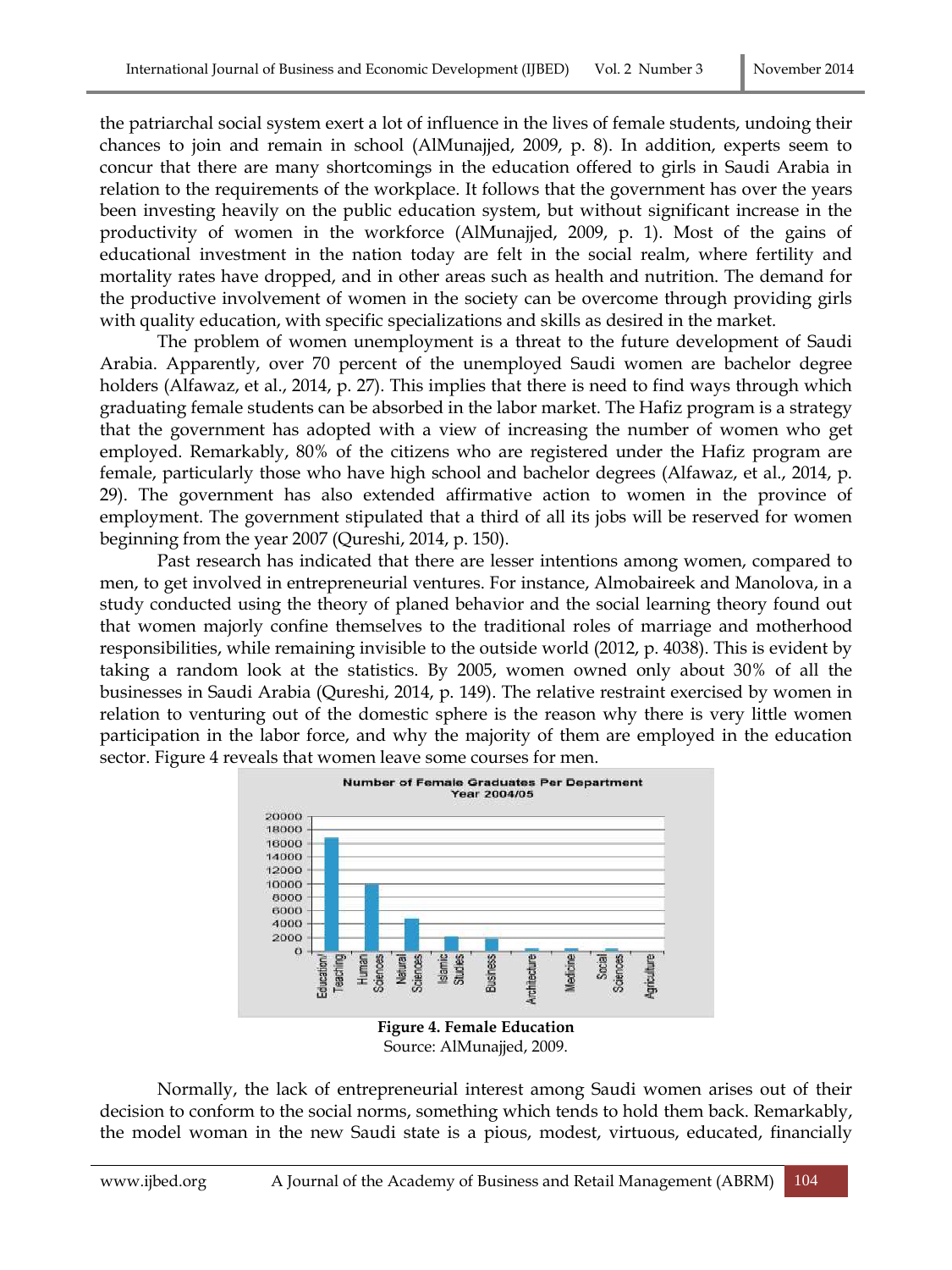capable, and devoted to family (Almobaireek & Manolova, 2012, p. 4038). As a result, gender segregation is not completely attributable to imposed male dominance; rather it is due to the preferences among the women to embrace disparity as a result of deep respect for religious teachings (Qureshi, 2014, p. 147). Moreover, Saudi women show lower levels of self-confidence and as well as lower levels of self-efficacy.

It is therefore important that policymakers should specifically target to remove the barriers that make women less likely to indulge in entrepreneurial activities. Targeted training for female students is the most effective way of doing this. There are ongoing government programs that may make young women to involve themselves in entrepreneurial ventures and to get more involved in the labor force in spite of religious traditions. Under the 9<sup>th</sup> 5 year development plan that runs from 2010 to 2014, the government allocated US\$ 195 billion to HR development, with special focus on activating the women labor force and enterprise (Qureshi, 2014, p. 148).

Young women should be encouraged to take advantage of the government's goodwill and participate fully in the labor force and entrepreneurship. It is remarkable that Saudi Universities Law, the Labor and Workers Law, and The Civil Service Law treat men and women equally regarding considerations of grade, salary, employment, and training (AlMunajjed, 2009, p. 8). However, the young women in the country are at risk of not utilizing their lawful right to participate fully in the nation's growth if they are restrained by local customs and traditions.

## **8. Investing In Teaching English as a Foreign Language**

The Saudi community and the Ministry of Education in particular appreciate the role that English language currently plays as an international language. English is preferred over other foreign languages since it is widely used in diplomacy, international cooperation, international trade, higher studies, economy and contracts, peace talks and international aviation (Liton, 2012, p. 130). EFL education in Saudi Arabia bolsters the nation's economy by exposing it to the positive elements of foreign cultures. The Saudi education policy states that EFL is aimed to furnish students with a language other than their original language, to make them able to obtain knowledge and scientific information from other societies and to play a role in the service of Islam and fellow men (Liton, 2012, p. 131). Nonetheless, there are various things that ought to be introduced in the EFL teaching to make the venture successful. The motivation of the students to learn can be improved through the introduction of language labs that are well equipped with technological instruments like audio visual aids, while easier understanding can be facilitated by redesigning the authentic EFL texts by including lots of writing exercises, vocabulary acquisition, and contextualizing the content to suit the Saudi setting (Liton, 2012, p. 148).

# **9. Involving Students with Disabilities**

Educational attainment among students with disabilities has been affected by lack of proper investment in their education. This is very detrimental to nation since the capabilities of the disabled students remain unutilized in the society's development. Disabled people have the capacity to perform exceptionally if they are properly facilitated. Currently, the individual education programs (IEPs), which are supposed to meet the specific learning needs of a student are based on the general curriculum, hence they do not meet the given students' needs (Alquraini, 2010, p. 141). In addition, the students are unable to develop communication, physical and other skills due to the lack of the services of occupational, physical, and language pathologists in their institutes. To address these matters, the Ministry of Education should invest in the development of IEPs for disabled students, provide them with necessary aids for learning, and train and motivate special education teachers.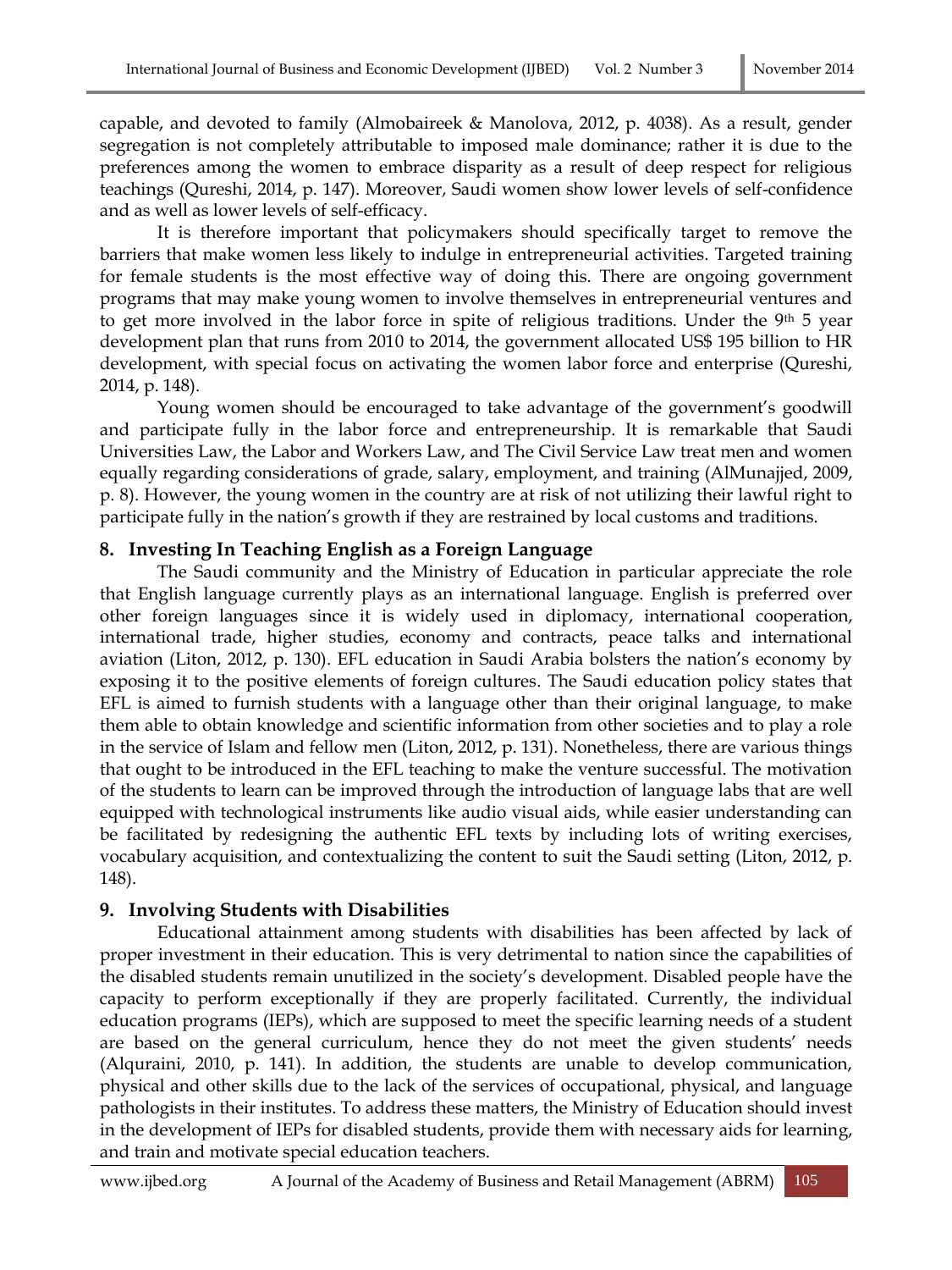## **10. Promoting Non-Cognitive Skills**

Besides cognitive skills that are acquired through formal education, non-cognitive skills are important in molding productive workforce. The generous investment in formal education in Saudi Arabia may not be adequate to deliver the expected human capital due to the lack of complementary attitudes, such as intrinsic motivation for initiative, learning, working, and perseverance (Corneo, 2011, p. 2). Non-cognitive skills mean the character of a person. In Saudi Arabia, the disharmony between the education and development needs of the nation are is not only manifested through the poor knowledge and skills levels, but also in the poor behavior and work values among most graduates (Issa & Siddiek, 2012, p. 147). A significant level of investment is required to be made at the family level, where non-cognitive skills are passed from one generation to another. Within families, parents transmit a thirst of knowledge, sense of purpose, a work ethic, sense of responsibility, and discipline, thereby shaping their children's character (Corneo, 2011, p. 6). The instilling of ethos related to learning and working are therefore very fundamental for the knowledge based economy to thrive.

## **11. Education and Sustainable Growth**

A well grounded educational sector is positively correlated to higher economic performance of any given country. in a study in which he explored the relation between expenditure on education and economic growth, Kevin (2000) found that such expenditure is positively associated with long-term economic growth, while the immediate effect was negative (Ageli, 2013, p. 3). The effects of education essentially take time to be felt. For instance, it takes close to twenty years for a child to make it through the formal education, from kindergarten to college. Regardless of the time taken, education fosters higher productivity and creates other social and economic conditions that create room for growth. Education enhances social responsibility and civic engagement of citizens (Rizvi, 2014, p. 14). Well educated workers are very productive and the high output levels are linked to higher growth rates of the economy. Moreover, these educated people are rewarded with high earnings by employers. It follows that people with disposable are likely to invest in the nation and accelerate the creation of wealth. According to Ageli, there was a gaping lack of private capital for economic development in Saudi Arabia in the past (2013, p. 8). The situation has already improved greatly following the presence of increased numbers of educated Saudis.

Saudi Arabia is clearly on the right path to a future of sustainable growth facilitated by a well educated population, at least going by the efforts it is making. The policymakers in the nation ought to seriously tackle the factors that can derail the whole process. The first key thing to beware of is low quality education that does not deliver the knowledge that is required to capitalize on new technologies. Second, they should avoid unequal distribution of education that would make the poorly educated actually become dependent on the economy rather than contribute to its growth. Finally, the educated workers should not stay idle waiting for employment by the government in the public sector rather they should be encouraged to get jobs in the private sector as well or to start businesses to utilize their skills. The initiative of the young citizens is required to capitalize on the opportunity availed by education and oil wealth. Evidently, a unidirectional positive contribution to the growth of the economy due to education and oil wealth has been noted. While, Saudi Arabia's fiscal policy of spending on education is the engine of economic development and growth, the revenues it raises from oil wealth is the major contributing factor in its economic and social development, through generation of employment and expansion of the economy (Ageli, 2013, p. 8).

The Schultz model has over the years come into play in Saudi Arabia's economic performance, considering the contribution of the private sector compared to the oil sector. There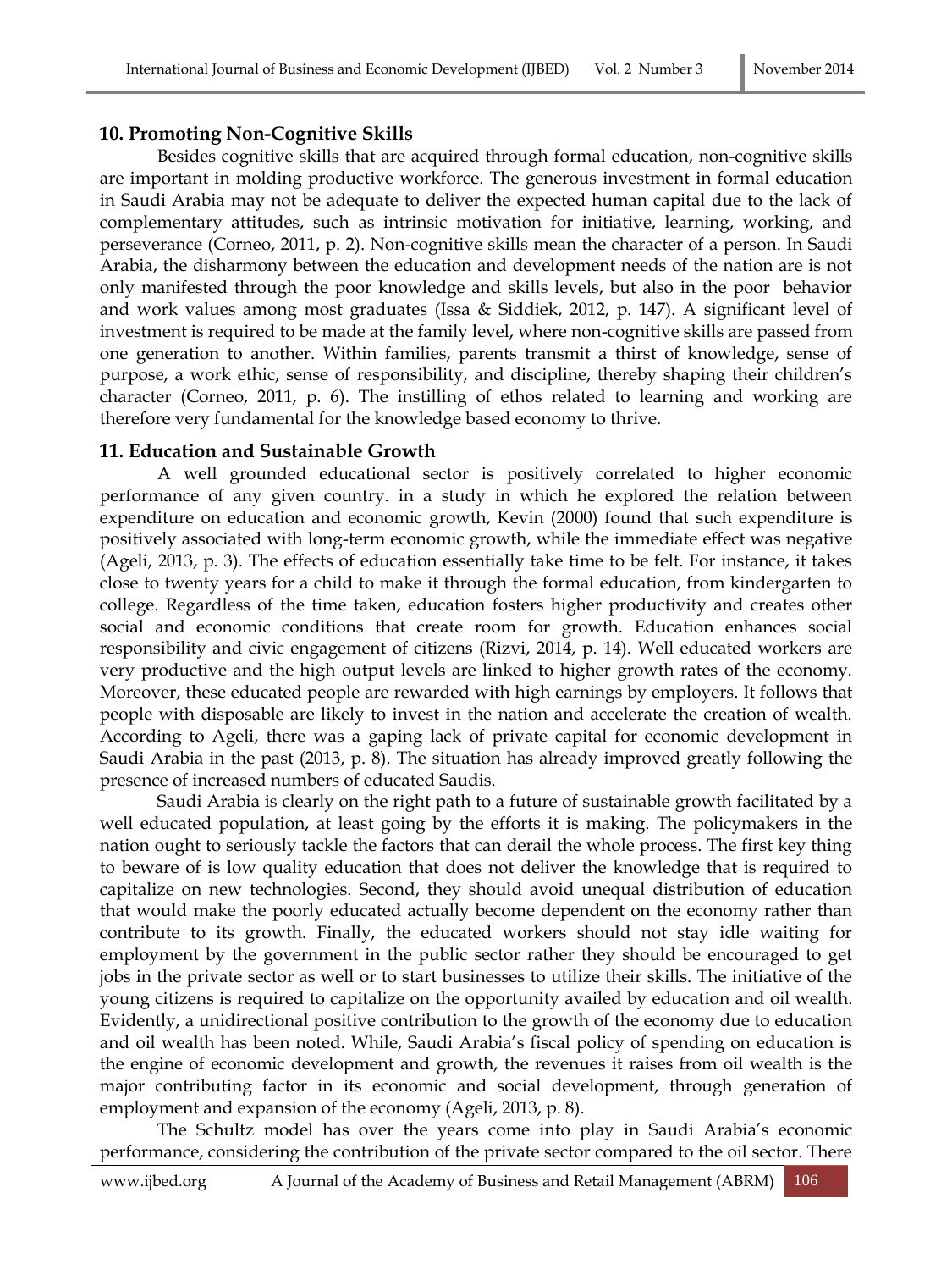has been a trend of slowdown in the oil sector as the non-oil sector grows. The non-oil industrial sectors that contribute to the GDP, such as construction, transportation, businesses, real estate, among others increased by 4.72% in 2013, contributing about 59% of the \$301.6 billion total GDP (U.S.-Saudi Arabian Business Council, 2014). This occurred as oil production slowed by 0.61%. Future projection is that national income will continue to grow due to more growth in the industrial sector and probably less income from oil revenues. Given that the industrial sector's contribution is influenced by the higher educational levels in the nation, and assuming that the rate of investment in education remains constant, the 4.74% increase of the sector's contribution will be maintained in the long-term. Therefore, in relation to Schultz's model, the total national income will continue to rise, as human capital and labor improve, with a little reduction of physical income. .

Saudi Arabia is currently in a position to map out its destiny, depending on the interventions targeted at the young people. Murphy asserts that the young people of Saudi Arabia will determine the extent to which the kingdom will transform into a globally integrated, competitive economy in addition to becoming a creative dynamic society that can prosper in the turbulent 21st century (2011, p. 8). It is therefore the role of the government to act fast to make the required investments that would guarantee that the young people are nurtured to become productive workforce as well as trustworthy stewards of the Saudi economy. A stable human capital is a sustainable resource that can complement the oil wealth in facilitating the growth of the economy. With a well established human capital, the KSA can thrive even without oil. According to Corneo, human capital contributes 80% of the total wealth in high-income countries and it is the major driver of economic growth (2011, p. 2). Consequently, investing in the young people is extremely important for sustainable growth in the future.

### **References**

- Ageli, M. M. (2013). Does education expenditure promote economic growth in Saudi Arabia? An econometric analysis. *International Journal of Social Science Research, 1*(1), 1-10.
- Alfawaz, A., Hilal, K., & Alghannam, Z. (2014). Would the educational programs help in solving Saudi Arabia's employment challenges? *International Journal of Academic Research in Economics and Management Sciences, 3*(1), 24-39.
- Al-Maliki, S. Q. A. (2013). Information and communication technology (ICT) investment in the Kingdom of Saudi Arabia: Assessing strengths and weaknesses. *Journal of Organizational Knowledge Management, 2013*, 1-15.
- Almobaireek, W. N. & Manolova, T. S. (2012). Entrepreneurial Intentions among Saudi University Students: The Role of Motivations and Start-Up Problems. *African Journal of Business Management, 6*(11), pp. 4029-4040
- AlMunajjed, M. (2009). *Women's Education in Saudi Arabia: The Way Forward*. USA: Booz & Company Inc.
- Alquraini, T. (2010). Special education in Saudi Arabia: challenges, perspectives, future possibilities. *International Journal of Special Education, 25* (3), 139-147.
- Baqutayan, S. M. S. (2011). Issues in the implementation of science and technology education in Saudi Arabia. *International Journal of Applied Science and Technology, 1*(5), 165-170.
- Corneo, G. (2011). Stakeholding as a New Development Strategy for Saudi Arabia. *Review of Middle East Economics and Finance, 7* (1), 1-19.
- Joharji, G., A. & Starr, M., A. (2010). Fiscal policy and growth in Saudi Arabia. Retrieved from https://www.american.edu/cas/economics/pdf/upload/2010-7.pdf
- Issa, A. T. E. & Siddiek, A. G. (2012). Higher education in the Arab world & challenges of labor market. *International Journal of Business and Social Science, 3*(9), 146-151.